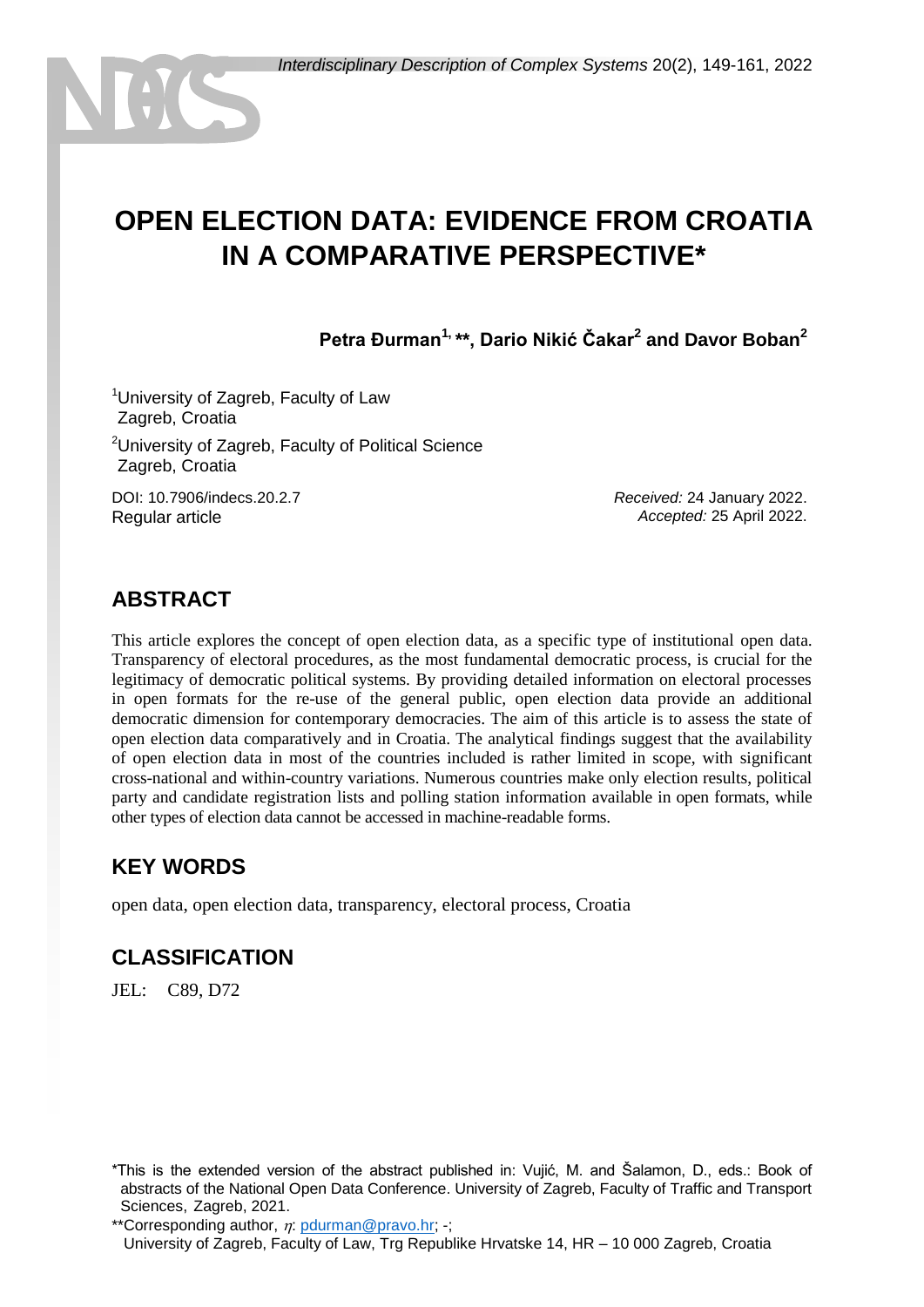#### **INTRODUCTION**

Open data are one of the most salient developments in e-government and e-participation. The availability of data to everyone in an open and machine-readable form, free of charge, represents a specific mechanism for achieving government transparency, which goes much further in accomplishing the values of open government than traditional transparency, which refers to the accessibility of information, regardless of its form. The re-use of open data for commercial or non-commercial purposes also promotes participatory government, because users (i.e. the public – individuals, NGOs, private businesses, media, academia, etc.) constitute a critical element in generating the final outcome of the data (re)use, including different applications, sophisticated business product based on open data (e.g. legal information portals, business portals) and scientific research and analyses.

The potential benefits of different categories of open data have already been well documented in the literature [1, 2]. Different types of institutional and political data – such as data on state organisations and public sector authorities, their functioning, election data and similar – are particularly important for the democratic legitimacy of politico-administrative system. Because the transparency principle represents a *conditio sine qua non* for the democratic electoral process, information on different aspects of electoral organisations and processes – such as data on election and referendum results, campaign financing, electoral management bodies or voter lists – constitute a crucial element for providing the legitimacy and citizens' trust in politicodemocratic processes. Accurate, complete and good quality open election data (OED) can enhance electoral integrity and accountability by providing detailed information on electoral processes not only to selected stakeholders, but also to the public in general, enabling them to make informed decisions<sup>1</sup> [3-5]. In addition, primary users of OED such as journalists and scientists can reuse the data for scientific and professional analyses, predictions, interpretations and similar.

This article represents an exploratory study with a purpose of assessing the state of OED in Croatia, from a comparative and national-specific perspective. To do so, we first elaborate OED as a specific type of institutional open data, after which we consider the theoretical relevance of election data for contemporary political systems. In the methodological part of the article, Croatia is compared to other EU member states and the UK with respect to the main OED indicators, followed by in-depth analysis of OED ecosystem in Croatia, including the regulatory framework, types of OED available, features of the portal/website, data provider and users. The applied research method included desk research and content analyses of Internet documents, portals and official websites.

# **OED AS A TYPE OF INSTITUTIONAL OPEN DATA**

Although there is no single, unanimously accepted categorisation of open data types, they do not significantly differ. As identified in one of the earlier categorisations, the main types of open data include business, geographic, legal, meteorological, transport and social data<sup>2</sup> [7; p.14]. Within the category of social data – which includes different statistical data, such as economic, employment, health and population – specific types of institutional and political/public administration data can be extracted. These encompass data on different organisational and functional aspects of politico-administrative organisations and other public sector authorities at different levels of government (state, local, regional). This includes data on electoral processes, public officials, public sector bodies (e.g. lists of public sector authorities, register of national minorities' councils) and their functioning (e.g. schedule of government meetings). The openness of this type of data is particularly relevant for strengthening the procedural legitimacy of politico-administrative systems.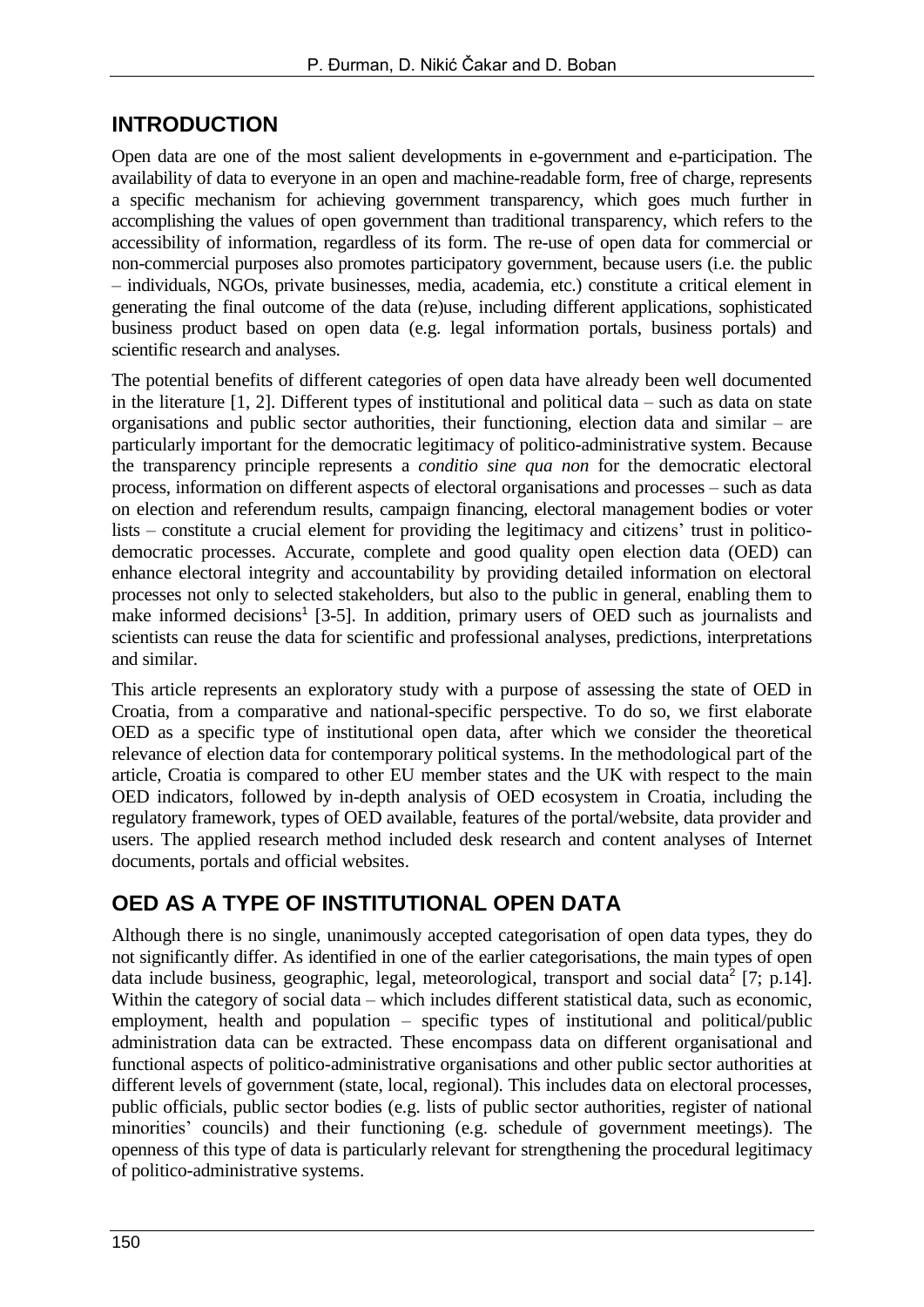In general, electoral process in a democracy refers to all procedures and activities related to legally defined appointment of public officials and public bodies by voters. Electoral process, therefore, consists of procedures conducted before, during and after election day. The basic sources of election information are legal acts and other official documents regulating elections<sup>3</sup>. They primarily include information on the type of elections (e.g. parliamentary, presidential, local, European), the type of electoral system and its characteristics, constituencies, candidates, electoral lists, judicial and constitutional court decisions on elections and provisional and final results. Although a normative framework that contains electoral law as well as judicial practice does not represent electoral data in a narrower sense, they can be publicly available in open formats and in an easy searchable way via specialised portals or official websites. Therefore, the electoral framework is considered a component of electoral data [3, 8]. Election data include re-usable information on the pre-election process (campaign financing, voter and candidate registration, polling stations), the election process itself (e-voting and counting, voter lists) and the results of the election process and postelection actions (publishing results, complaints). We refer to OED only when they are published in an open, machine-readable format<sup>4</sup>.

Election data are, in general, collected (and provided) by the central (state) organisations which organise and conduct the elections (Electoral Management Boards – EMBs, Central Election Commission or similar management bodies). In some countries, civil society associations have taken the role of data providers, in addition to their role as data users and mediators<sup>5</sup> [3; p.210]. Election data can be published on the official websites of EMBs, open data portals or third-party websites/portals, as in the case of election databases published by international organisations/associations. Primary users include scientists, media, journalists, electoral observers and agencies, who produce electoral predictions, analyses, explanations and interpretations of electoral processes and results based on OED. A secondary user of OED is the general public, whose use of the data is not in-depth, but rather related to information, education and socialisation, as such data facilitate familiarisation with the organisation, implementation and results of democratic procedures. The role of the public is, however, particularly emphasised in the context of OED. Namely, alongside being open data users in the 'outcome' dimension of the electoral process, citizens are involved as participants – active (candidates) and/or passive (voters) – during the elections as the most fundamental democratic process. Privacy issues are, in general, not very problematic in the case of election results, due to secret ballot for voters and public political candidacy. However, it is an issue of considerable concern in the case of voter registration and, especially, the e-voting process<sup>6</sup>.

Principles for OED do not differ from the standards of open data in general. According to the Open Election Data Initiative, election data are open when they are: (i) timely (available as quickly as necessary for it to be useful); (ii) granular (primary, raw data which are not in an aggregate or modified form); (iii) available for free on the Internet (available without any monetary restrictions and easy to locate); (iv) complete and in bulk (all data are contained in a file so that the entire dataset can be obtained in one download); (v) analysable (available in digital, machine-readable form); (vi) non-proprietary (open, non-restrictive formats over which no entity has exclusive control – e.g. CSV, XML and JSON)<sup>7</sup>; (vii) non-discriminatory (available to any individual or organisation without limitations based on user identity; anonymous access to the data); (viii) license-free (open for re-use and redistribution for any purpose)<sup>8</sup>; and (ix) permanently available (permanent URL, portal or online archive) [13].

In practice, some serious limitations can be found when it comes to the type, availability and quality of OED. First, OED are often reduced to election results. Data related to voter registration and election results are the most common type of election data published, while information on political/electoral financing is more rarely available. Second, election results,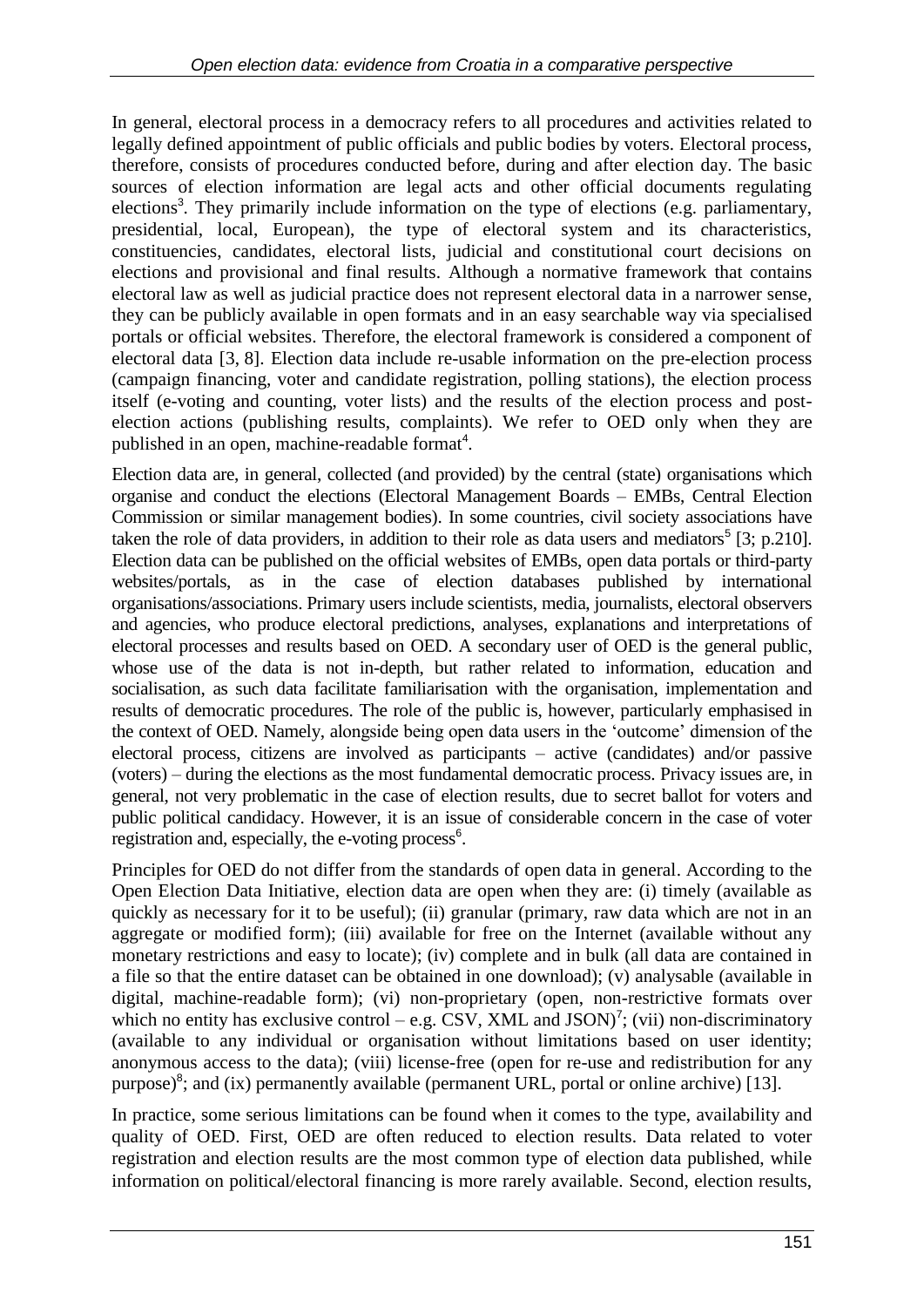as well as other types of election data, are not always published in open formats. Publishing election results as images instead of open file formats impedes their re-use and diminishes their democratic potential. Varying formats for official results also represent a barrier for their usability [3; p.210, & p.213, 4; p.8]. Third, whether published in machine-readable formats or not, the comprehensiveness and consistency of election data are always an important issue. Inconsistent retention of records is therefore an important obstacle for the openness of election data. With respect to all mentioned aspects, the existing literature points at significant variations, not only between different countries, but also within them.

### **THE RELEVANCE OF OED FOR POLITICAL SYSTEMS**

Over the last two decades, the principles of government transparency and openness have become inherent concepts of contemporary governance and decision-making processes. They represent political values, referring to the availability of different government information to the public (transparency) and the possibility for the public to provide feedback information to the government (openness) [14]. Growing requests for government 'opening' towards the public can be attributed to recent developments and doctrines in public administration, such as good governance, which has been strongly advocated by international organisations (e.g. OECD, United Nations, European Union). However, government secrecy is always perceived by the public as suspicious [15], even if the government functions regularly and efficiently. Proactive provision of different government data to the public, on the other hand, implies there is nothing to hide. It enables the public to hold government officials accountable, thereby promoting citizens' trust and the legitimacy of politico-administrative institutions and actors. Transparency is primarily achieved via right-to-know regulation and its instruments, such as open meetings, media reports, publishing documents, registers and databases [14, 16, 17].

The importance of election data, as a type of institutional data, stems from the elemental importance of the election process in a democratic political system. The transparency of election results, the data on financing political campaign, the composition of electoral management bodies and similar information represents a necessary precondition for the public to be motivated to participate in election processes. Availability of such information in open formats, containing comprehensive and accurate data, provides additional democratic value as well as practical benefits for the government and the public. On the one hand, it widens the circle of potential open data users, because detailed election information is not reserved for selected stakeholders only (such as important media), but is available to the general public, including civil society organisations, journalists, election observers, scientists and individuals in general [3; p.210]. As a result, the general public can better understand the election process, which has effects on procedural legitimacy, and make informed decisions, which concerns the outcome legitimacy. On the other hand, media, journalists and scientists – who represent the primary users of OED – are enabled to reuse the data for scientific and professional analyses, predictions and interpretations, which can produce very practical benefits. For instance, analyses based on OED can reveal interesting findings, factor interrelations or shortcomings of the election process (such as the quality across districts regarding population size, manipulation of electoral district boundaries and the like), which can then be useful input for policymakers to improve existing regulation and/or practices.

# **COMPARATIVE ANALYSIS**

Although discussion of the benefits of OED has been gaining salience, 'relatively little election data is published according to open-data principles' [3; p.213]. Regarding the type of data,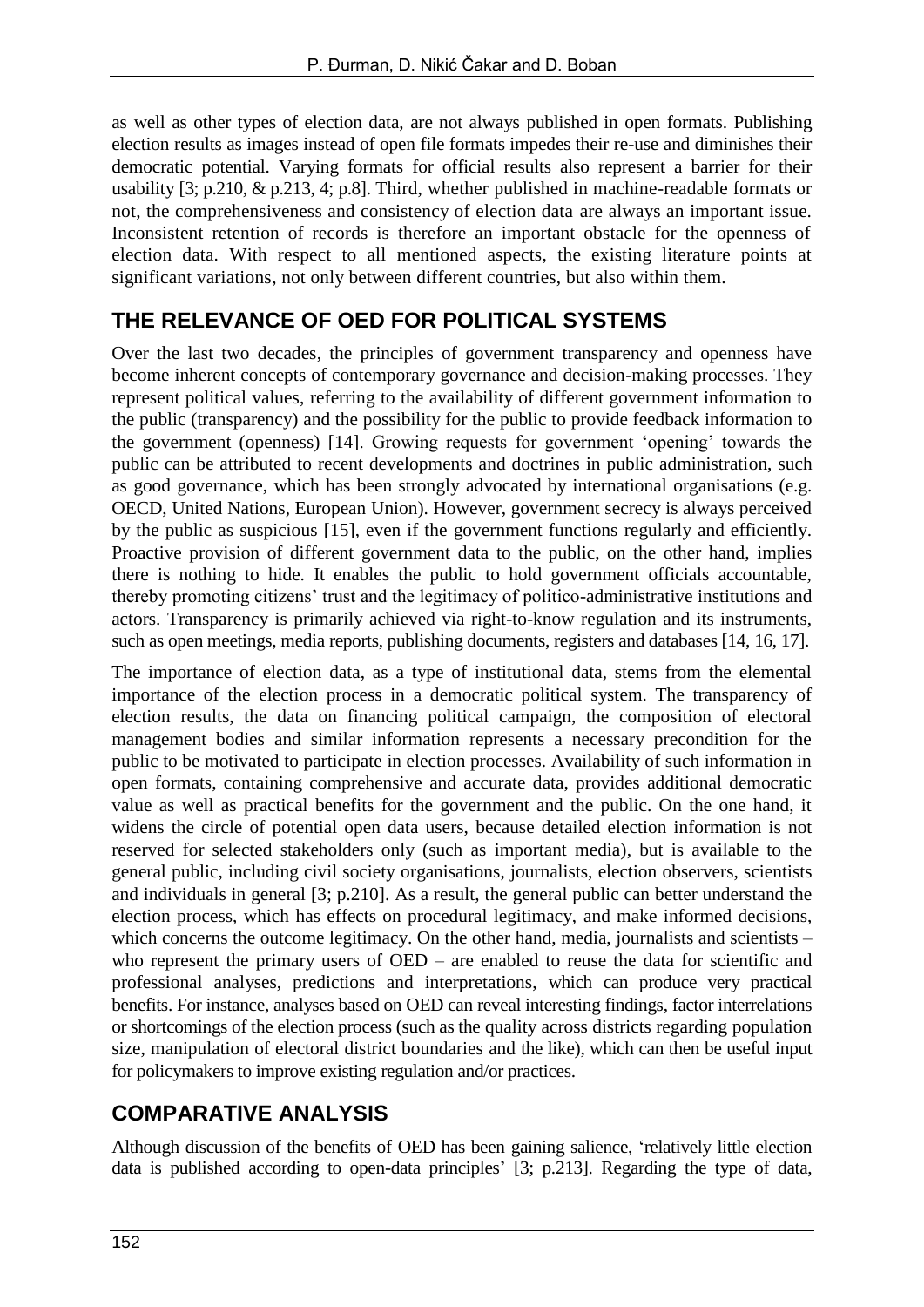election results are the most commonly published OED, with other types of election data being less commonly publicly available, especially data on political and electoral financing. Some technical deficiencies of OED include the duration of data availability, the granularity of available data, restrictive licensing, non-machine-readable data formats and registration and authentication requirements for data users [3; p.213]. In methodological terms, cross-national comparisons of different OED are burdened by language barriers, because the name of the dataset is usually officially available in the native language only. Different databases, mostly published by academia and scientific organisations, contain comparative OED and are very useful, although most often reduced to election results.

The Open Election Data Initiative lists 16 categories of election data that can be published as open data, covering all activities of the electoral process in the pre-election period, moving to the election day and ending in the post-election period [3; pp.212-213]. In this part, we selected seven key categories which represent the core of the democratic election process and applied them to the analysis of availability of OED in 27 EU member states plus the  $UK<sup>9</sup>$  (see Table 1). We opted for the EU case-selection framework mostly because it represents the most comprehensive open data legislative initiative and also because of the high democratic standards to which its member states must adhere.

To analyse the availability of OED in the EU context, we focused our investigation primarily on two sources – the open data portals of EU member states and the official websites of national electoral management bodies. By doing so, we aimed to explore not only the impact of 'external' factors (EU legislation) on opening election data in an individual member state, but also the 'internal', country-specific state of the art when it comes to the question of availability of election data in open formats. Election data classified as open is published in formats such as CSV, JSON and XML, while data available in PDF, JPG and similar formats was not categorized as open. We also limited the scope of the analysis to only parliamentary elections in each country, mostly because the state-wide general elections to the representative bodies are seen as first-order elections, while other levels of election are seen as of less importance (local, regional, European).

Table 1 shows that, in general, the availability of OED in most of the countries included in the analysis is rather limited in scope. A large number of countries make only election results, political party and candidate registration lists and polling station information available in open formats. The availability of other categories of election data in open format is rather scarce, especially those relating to voter lists (access to detailed information about eligible voters), election campaigns (availability of timetables for campaigns) and electoral complaints (number of complaints and the outcomes of conflict resolution). In eight countries, election data are not published in any open format, but are rather available in other online forms which are not machine-readable.

There is also no consistency with regard to platforms where OED are published. In most cases, OED can be accessed on the official websites of electoral management bodies, while a smaller portion of election data, particularly election results, is downloadable from national open data portals. It is also possible to find OED on other websites as well, which implies that OED are scattered around the Internet instead of being kept available in timely and permanently manner at one central spot. In some instances, it took great effort to trace the final location where OED are published.

When turning attention away from general cross-national observations to the country-level perspective, we can report several cases of good practice, among which Lithuania, Romania and United Kingdom stand out. This is particularly true for Lithuania, with its Central Electoral Commission publishing a large variety of election data in machine-readable formats.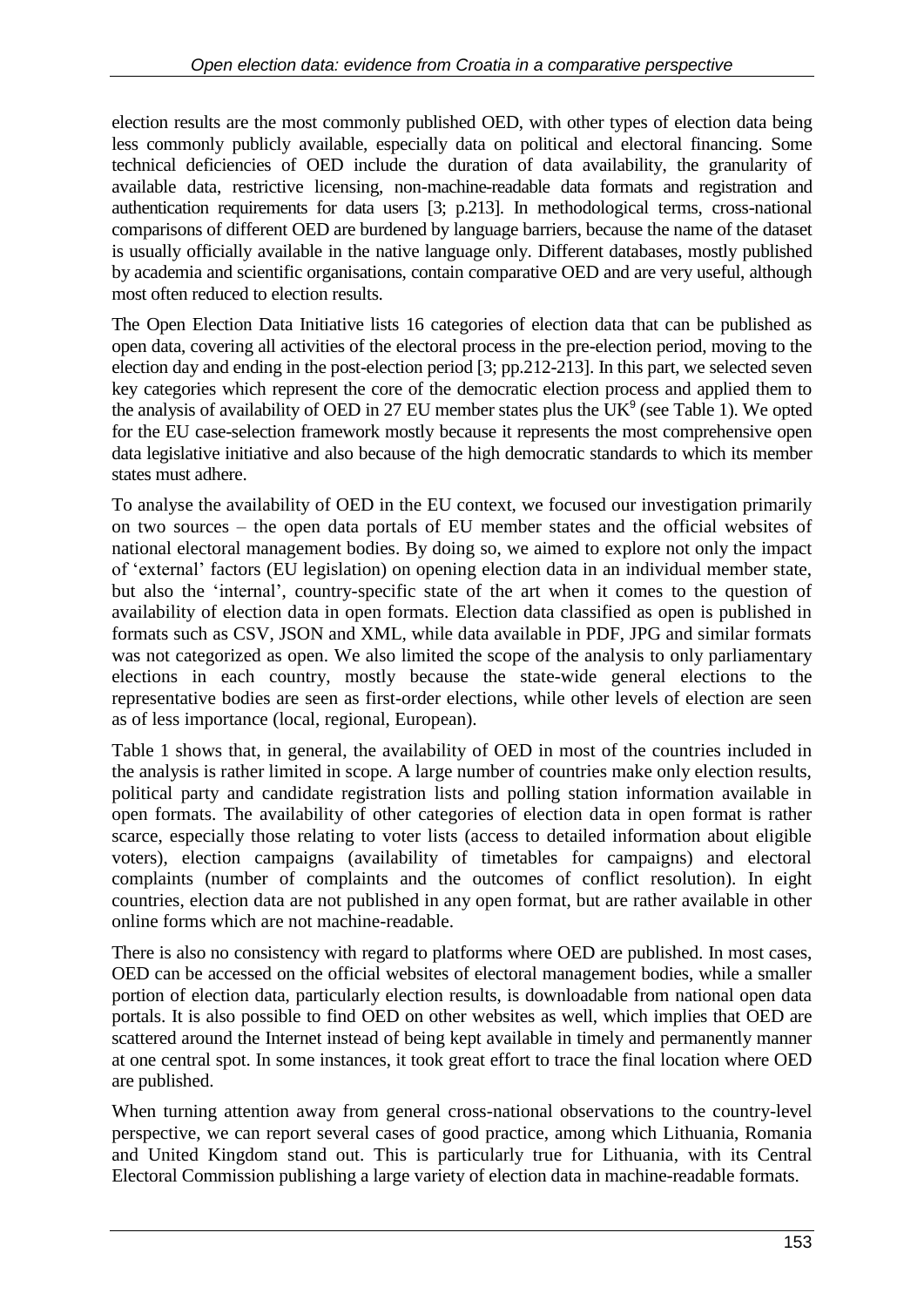|                                 | <b>Election</b><br>results | Pol. party/<br>candidate<br>registration | Campaign<br>finance | <b>Election</b><br>campaigns | <b>Voter</b><br><b>lists</b> | <b>Polling</b><br><b>stations</b> | Electoral<br>complaints |
|---------------------------------|----------------------------|------------------------------------------|---------------------|------------------------------|------------------------------|-----------------------------------|-------------------------|
| <b>Austria</b>                  | $\ast$                     |                                          |                     |                              |                              |                                   |                         |
| <b>Belgium</b>                  |                            |                                          |                     |                              |                              |                                   |                         |
| <b>Bulgaria</b>                 | $*/**$                     |                                          |                     |                              |                              | $*/**$                            |                         |
| <b>Croatia</b>                  | $*/**$                     |                                          | **                  |                              |                              | **                                |                         |
| <b>Cyprus</b>                   |                            |                                          |                     |                              |                              |                                   |                         |
| <b>Czech</b><br><b>Republic</b> | $\ast$                     | ∗                                        |                     |                              |                              | $\ast$                            |                         |
| <b>Denmark</b>                  | $**$                       |                                          |                     |                              |                              |                                   |                         |
| <b>Estonia</b>                  | $*/**$                     |                                          |                     |                              |                              | $*/**$                            |                         |
| <b>Finland</b>                  | $**$                       | $**$                                     |                     |                              |                              |                                   |                         |
| <b>France</b>                   |                            |                                          |                     |                              |                              |                                   |                         |
| Germany                         | $*/**$                     | $**$                                     |                     |                              |                              | $\ast$                            |                         |
| <b>Greece</b>                   |                            |                                          |                     |                              |                              |                                   |                         |
| <b>Hungary</b>                  | $\ast$                     |                                          |                     |                              |                              |                                   |                         |
| <b>Ireland</b>                  | $\ast$                     | $\ast$                                   |                     |                              |                              |                                   |                         |
| <b>Italy</b>                    | $**$                       |                                          |                     |                              |                              |                                   |                         |
| Latvia                          | $*/**$                     | $*/**$                                   |                     |                              |                              | $\ast$                            |                         |
| Lithuania                       | $**$                       | $**$                                     | **                  |                              |                              | **                                | $**$                    |
| Luxembourg                      |                            |                                          |                     |                              |                              |                                   |                         |
| <b>Malta</b>                    |                            |                                          |                     |                              |                              |                                   |                         |
| <b>Netherlands</b>              | $*/**$                     | $\ast$                                   |                     |                              |                              |                                   |                         |
| Poland                          | $**$                       | $**$                                     |                     |                              |                              | **                                |                         |
| Portugal                        | $*/**$                     |                                          |                     |                              |                              |                                   |                         |
| Romania                         | **                         | $**$                                     | $**$                |                              |                              | **                                |                         |
| <b>Slovakia</b>                 | $*/**$                     | $**$                                     |                     |                              |                              |                                   |                         |
| Slovenia                        | $**$                       |                                          |                     |                              |                              |                                   |                         |
| Spain                           |                            |                                          |                     |                              |                              |                                   |                         |
| <b>Sweden</b>                   | $*/**$                     |                                          |                     |                              |                              |                                   |                         |
| <b>United</b><br>Kingdom        | **                         | $**$                                     | **                  |                              |                              | **                                |                         |

**Table 1.** Open election data in 27 EU member states and in the UK.

Remark: empty cells refer to no open data.

\*Open Data Portal

\*\*Electoral Administration

Data on election results, voter registration, candidates and the financing of political campaigns are systematically organised, easily searchable and accessible and cover the whole period since the introduction of Lithuanian democracy in 1990. On the other hand, there are also several cases of bad practice in publishing OED. For instance, Ireland and Austria have published results of some parliamentary elections which are not complete and in bulk. It is possible to find the results of the Austrian 2019 parliamentary elections at the open data portal, but only for the region of Upper Austria and not for the rest of the country. Furthermore, there are also cases like Spain and Portugal, which have a significant amount of election data available at the official websites of central election management bodies, but it can be downloaded only as PDF documents.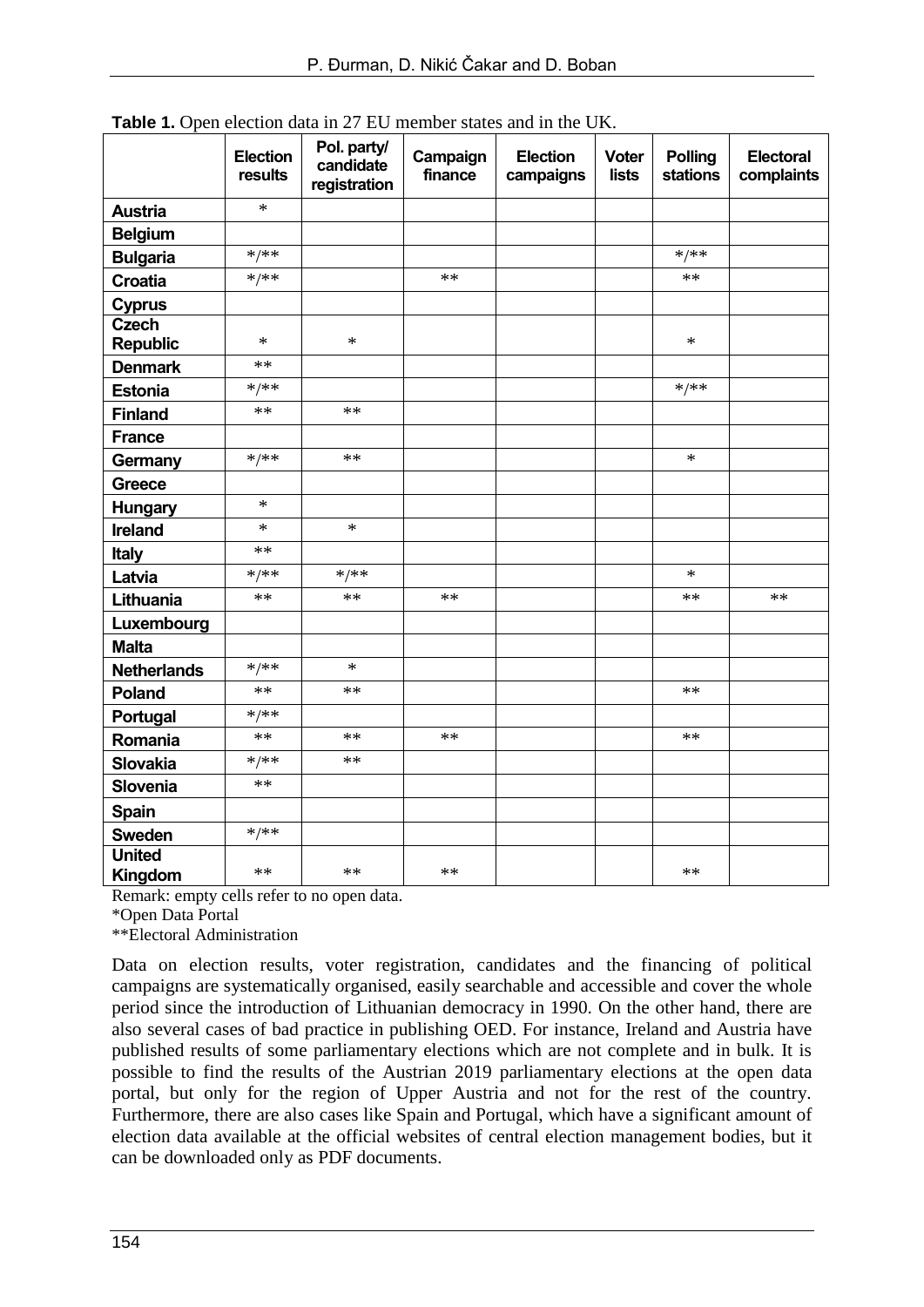From a comparative perspective, it is important to notice that new democracies in Central and Eastern Europe (CEE) are apparently doing much better in terms of the 'openness' of election data than their 'older' counterparts in Western Europe. Table 1 shows that democratic latecomers in CEE such as Lithuania, Romania, Latvia, Poland and Croatia have OED available on a much larger scale than well-established democracies like France, Belgium and Luxembourg, without any OED published, or Austria, Denmark, and Sweden, with only election results published in open formats. This observation is somewhat puzzling when taking into consideration the differences in the level of politico-economic and democratic development between these two groups of countries, so further research should be conducted to provide a plausible explanation for these differences.

Finally, cross-national comparison of OED is indeed overburdened by language barriers, because native language versions of websites and published data are the norm. There were only few cases in our research for which fully functional English version of websites and data are available, which makes comparison difficult. On the other hand, there are several election databases containing different election results in open formats from numerous countries and these are a valuable source of OED for cross-national comparisons. For instance, The European Election and Referendum Database [18] provides election results on a regional level for European countries and publishes the results of parliamentary elections, EP elections, presidential elections and EUrelated referendums for 35 European countries. The Constituency-Level Elections Archive (CLEA) [19] offers a dataset with detailed election results at the constituency level for lower and upper chamber legislative elections from around 170 countries. The Global Elections Database [20] provides data on the results of national and subnational elections around the world, with data available in various open formats. The ParlGov project [21] covers 37 EU and OECD democracies, offering data on about 1700 parties, 1000 elections and 1600 cabinets, with election results available in machine-readable files. The Political Data Yearbook [22] is published on behalf of the European Consortium of Political Research and covers 'election results, national referendum, changes in government, and institutional reforms for a range of countries, within and beyond the EU'. Data are available in CSV and XLSX formats.

# **OED IN CROATIA**

The previous comparative analysis shows that Croatia is doing very well in comparison to other European countries, regardless of whether they are new democracies in CEE or wellestablished democracies in the West. In this section, we take a bird-eye snapshot of OED in Croatia, exploring other components of OED alongside indicators compared in the previous section. We provide more detailed description of available types of OED in Croatia, including their quality and providers, as well as legal framework. In addition to these 'provision' elements, we assess the 'outcome' dimension of OED as well, i.e. the users of OED<sup>10</sup>. These elements are commonly referred as wider environment of open data, i.e. open data ecosystem [1] and represent areas or sub-areas of indicators within different assessment frameworks (e.g. in Open Data Maturity Report, policy dimension – encompassing countries' open data policies and strategies, impact dimension - referring to open data re-use, government policies and government action within readiness in Open Data Barometer). For the purpose of this analysis, we rely on Open Data Maturity Report results as a general referential benchmark, although these findings encompass open data in general, not a specific category such as  $OED<sup>11</sup>$ .

In Croatia, systemic regulation for open data is in place within the Law on the Right to Access Information [24], which transposes the PSI Directive (as it is the case with other EU member states who had to transpose the Open Data Directive into their national laws) (see [25]), postulating that each public body must ensure that the data are published on the internet and that is easily findable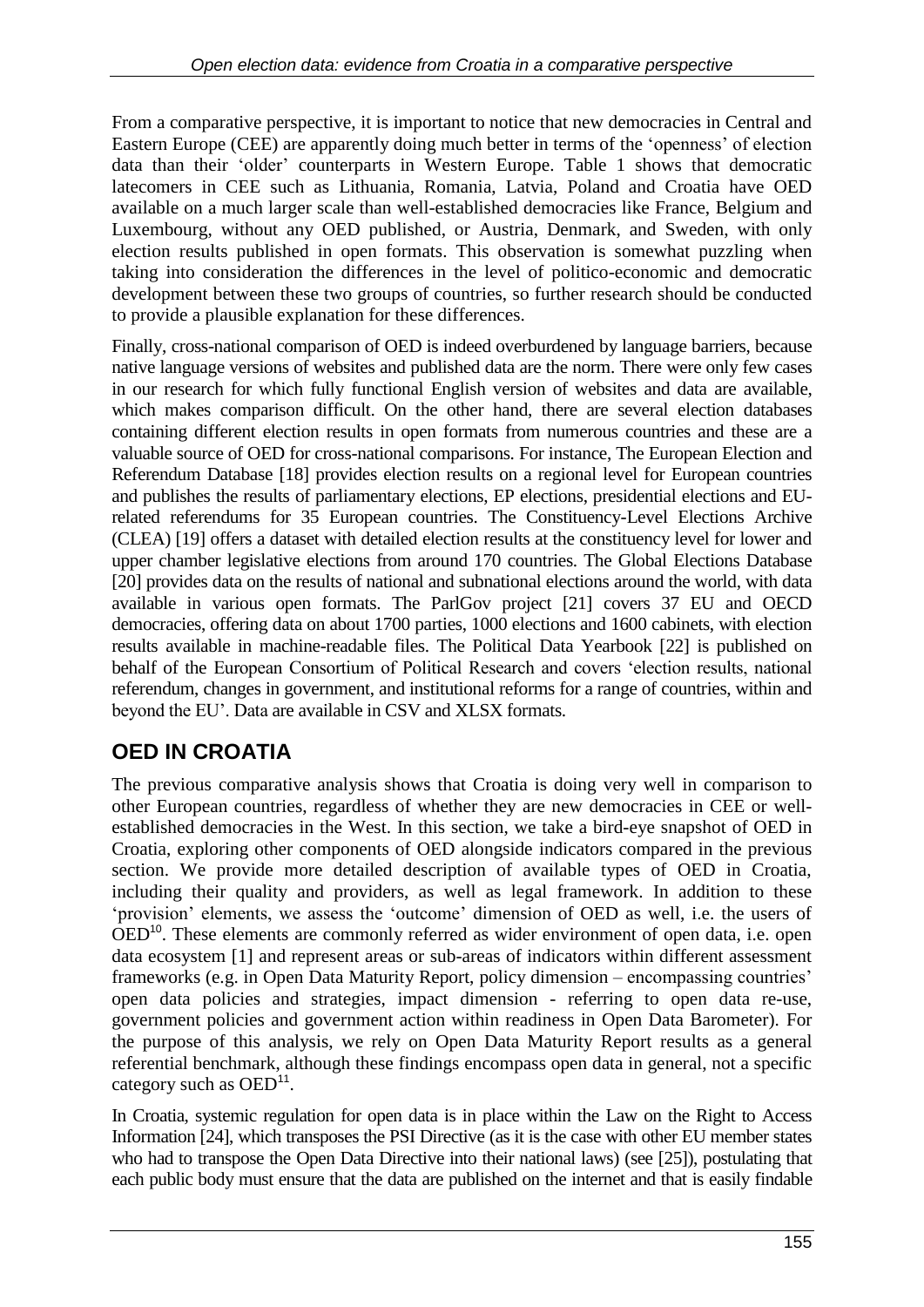and machine-readable. In addition, a formal Open Data Policy (Politika otvorenih podataka) was adopted in 2018 by the Croatian Government as a strategic direction for further development of public administration openness, although without adopting a strategy or action plan for implementing the policy. According to the Open Data Maturity Report in policy dimension, Croatian score is slightly above the EU average – 87 %. Specific regulations referring to OED can also be found – the reports on campaign financing have to be published in open and machine-readable formats on the official website of Croatian EMB, in accordance with the Law on financing political activities, electoral campaigns and referendum [26]. Other electoral regulations do not refer to the openness of electoral data.

The types of available OED include election and referendum results, financing of political activities and campaign financing and the list of polling stations. The most extensive category is certainly election and referendum results, which encompass open data on presidential elections, parliamentary elections, elections for the European Parliament (EP), local elections, elections for national minorities' councils and representatives and data on the referenda (national, local and consultative). National election data comprise data from 2000 onwards (presidential elections are held every five years and parliamentary elections every four years); local elections data are available from 2013 (local elections take place every four years), as well as are European elections data (first elections for the European MPs held in 2013). Referendum data include data on two national referendums held in 2012 and 2013, the first one on Croatian EU membership and second one on the constitutional definition of the marriage.

The owner and provider of OED is the State Electoral Commission (Državno izborno povjerenstvo – DIP), which publishes data on election results on its official website, data on election campaign financing and regular financing of political activities and the list of polling stations [27]. Election results in open formats can be found on the national Open Data Portal [28] as well. All election data available on the Portal as well as on the DIP website are accessible without registration and free of charge. As in the case of many other types of open data in Croatia, a nation-specific open license is applied, which is substantially equivalent to the CC-BY license. OED are easily findable through a general Google search and orderly structured on the DIP website, while the Open Data Portal is easy searchable by filtering the type of data/publisher.

Regarding data quality, election results available on the DIP official website and Open Data Portal are available in CSV and excel file formats, financial reports on political activities and campaign financing are available in PDF and JSON, while the list of polling stations can be downloaded in an excel file format. Regarding content, general elections results are consistent since the 2000, albeit with some deficiencies related to the count of spoiled votes and individual vote counts for the representatives of national minorities. The data on constituencies are not available in open file format, while the data on polling stations are in open format but not integrated (available by constituency). Voter registration information is not publicly available. Because election datasets are static, uploading is not very frequent. The quality of metadata is one of the weak points of available OED, with metadata missing on the official DIP website and very scarce description of the election results datasets on the Open Data Portal. Feedback options include sending an email to the data provider via official website and an option to indicate an error and provide suggestion via the Open Data Portal.

There are three main types of primary users of OED in Croatia. First, there are journalists, media and public opinion agencies who interpret and present the data to the wider public via different media channels and whose activities are mostly concentrated within the timeframe of a specific election. Second, there are scientists and researchers (mostly political scientists), who permanently use election data for scientific research and analyses. Third, different types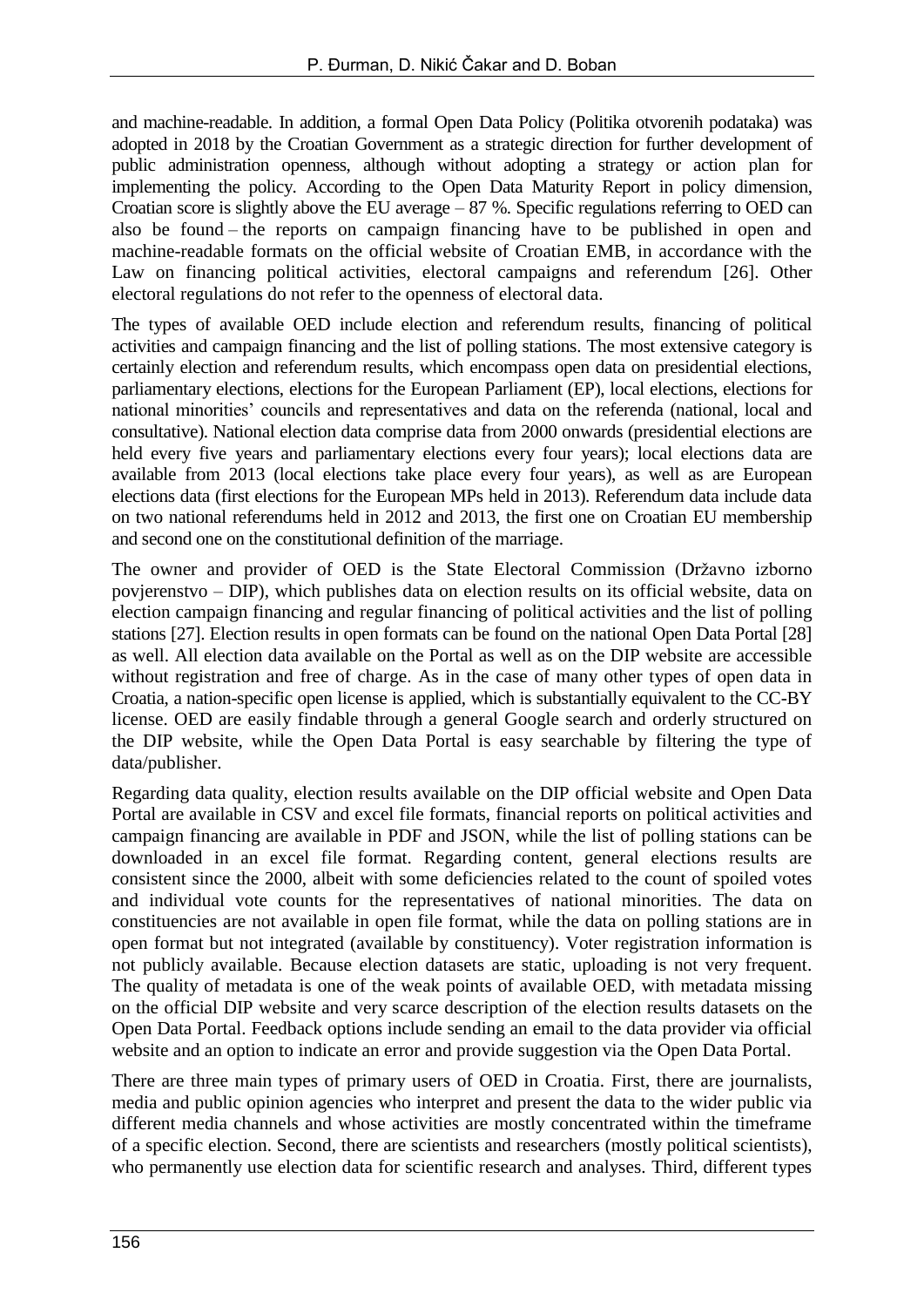of NGOs use OED for their own analysis and policy papers, which are further used for policy advocacy purposes or the education of the general public. For instance, the NGO GONG regularly publishes various guides and manuals in the field of electoral politics, but is also focused on civic education with regard to citizens' electoral rights and understanding of electoral processes [29]. For European elections in 2019 and local elections in 2021, in cooperation with agency which provides IT support for the Croatian public sector, DIP launched applications for tracing election results and for monitoring the functioning of polling station committees.

Although Croatia scores high on Portal usage according to the latest Open Data Maturity Report (130/160), OED do not seem to be attractive type of open data for individual users. Statistics on the use of datasets is not published on the OD Portal nor on the DIP official website, but we can assume that such usage is rather low. The results of a survey conducted within the TODO project at the Faculty of Law, University of Zagreb, revealed a very low level of faculty employees' familiarisation with the concept and benefits of different types of open data and, considering the rather small academic community, we can assume that the same applies for political scientists as well.

# **CONCLUSION**

Despite numerous social advantages and the positive impact on citizens' trust, education and overall legitimacy of the politico-administrative system, the potential of OED has not yet been accomplished in most of the countries [3]. The observation of Yang et al. [30], that OED is largely an emerging area, remains valid. On the one hand, some of the front-running countries in open data in general, such as Austria and Spain, are lagging behind when it comes to the 'opening' of election data, while open data 'followers', such as Romania and Croatia, are doing much better in providing OED. On the other hand, there are countries like Spain and Portugal that publish very extensive amounts of election data, but not in an open format. For researchers, this implies the necessity for further research on such discrepancies between the countries, while for practitioners (providers), it calls for more systemic opening of election data. However, the problem may be in the 'demand' side of the sub-ecosystem; OED appear not to be as attractive for individual users as geospatial, meteorological and some other institutional data or data concerning current policy issues/problems (such as data on the COVID-19 pandemic). The level and impetuses of election data re-use (and open data re-use in general) in Croatia should be investigated in further research.

From a comparative perspective, Croatia is among the countries that have made significant strides in making election data available in machine-readable formats. A good practice in publishing comprehensive electoral results on behalf of DIP is recognised as an example of increasing transparency and accountability in the 2021 Open Data Maturity Report. Still, more types of election data could be published in an open format (e.g. candidate registrations, election campaigns, electoral complaints) and the quality of existing metadata could be improved. However, in a number of OED categories, Croatia scored better than a significant number of other countries usually identified as front-runners in general open data initiatives or are seen as 'old' democracies that are much more inclined to transparency practices (e.g. France, Spain).

Finally, we also argue that the significant differences observed between new democracies in CEE and old democracies in western and southern Europe could also pave the way for further research on OED. For instance, one could explore the factors behind the higher levels of availability of OED in emerging democracies in the post-communist world. Can these differences be explained by the process of accession of these countries to the EU and the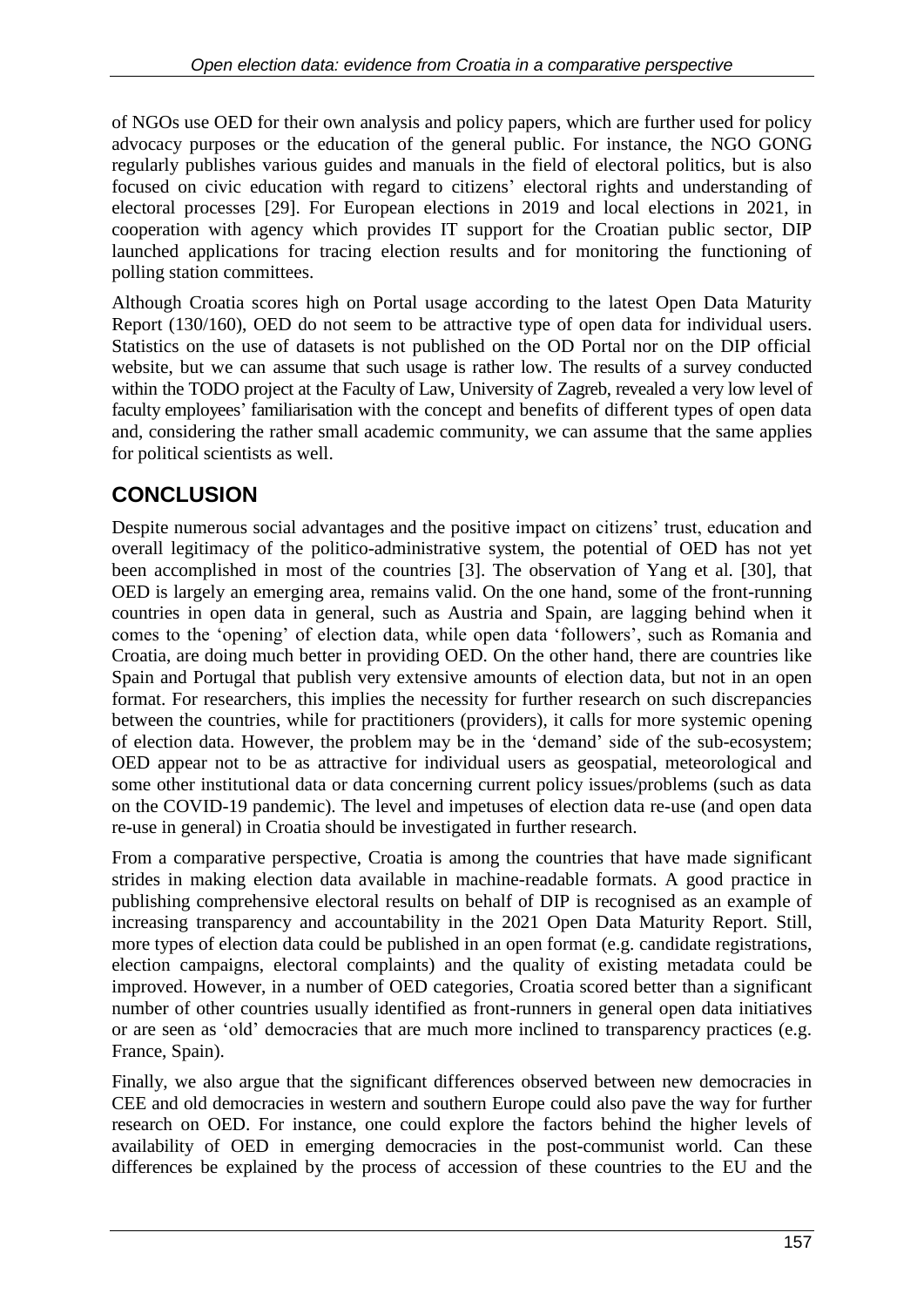fostering of the EU conditionality policy? Are there any region-specific factors that have made CEE countries the frontrunners in opening election data? One possible explanation might be that this is a result of infrastructure development (i.e. older democracies already had long-term structures in place for handling election data, while newer democracies did not, which made it possible for them to start from a greater level of openness). These are puzzling research questions that require special attention in future research.

### **ACKNOWLEDGMENT**

This research is part of TODO project that has received funding from the European Union's Horizon 2020 research and innovation programme under grant agreement No 857592.

### **REMARKS**

<sup>1</sup>The Open Data Maturity Report for 2021 stated that 'an increase in the impact of open data on transparency and accountability was observed, where 74% of the Member States define the impact as high, 11 % as medium, and 7 % as a low' [6].

 $2$ This categorisation is in accordance with the list of priority areas for open data as identified by the European Commission (Directive 2003/98/EC of the European Parliament and of the Council of 17 November 2003 on the re-use of public sector information; repealed in 2019 by the Directive 2019/1024 on open data and the re-use of public sector information). The list of thematic categories for high-value datasets, as referred to in Article 13(1) of the Directive, includes geospatial, earth observation and environmental, meteorological, statistics, companies and company ownership and mobility data.

- <sup>3</sup>The most important sources of electoral law are the constitution and electoral laws. The constitution of a country generally states only the most important electoral principles, such as that suffrage is universal and equal and that elections are secret and mostly direct, the age at which active and passive suffrage is acquired for a particular type of election and elected state or supranational authorities. Sometimes the electoral principle according to which elections must be conducted can be included in the constitution (e.g. the proportional principle in the Czech constitution), and in some cases a specific type of electoral system can be constitutionalised as well (e.g. individual transferable voting in the Irish constitution). However, most electoral matters are left to the legislator to regulate by individual laws, which often have the status of organic laws (i.e. a qualified majority of votes is needed for their adoption in the parliament). Electoral law is usually not regulated by single, but rather by several acts (as is the case in Croatia).
- <sup>4</sup>This, in general, applies to democracies where elections are free and fair. For non-democratic countries – that is, those with totalitarian, authoritarian, hybrid and other undemocratic regimes where elections are not free and fair, or at least unfair – election data probably do not reflect the actual will of the citizens expressed in the elections, but are often fabricated in favour of regime candidates or electoral lists. Therefore, to analyse the election system and election data in a particular country, it is necessary to consider the type of political regime as well as the history of elections, before drawing conclusions on the credibility of election data.
- <sup>5</sup>An example is the non-profit project *OpenElections* which, during the 2018 general elections in the United States, converted and published official precinct-level election results in an open format. Until then, great variations between the states existed and under half of the states had election results in usable formats [4].
- ${}^{6}$ On e-voting see [9, 10].
- <sup>7</sup>XLS and DOC file formats are, for example, proprietary formats owned by Microsoft. PDF was previously also a proprietary format, until Adobe released PDF as an open, non-proprietary standard in 2008 [10].
- ${}^{8}$ Regarding licenses, there is considerable difference between the United States, where the licensing for election data is not seen as necessary nor desirable, in accordance with the understanding that government data are free as they are produced within the public domain, and European countries, where licenses are commonly used by the government to make the data available for everyone [12].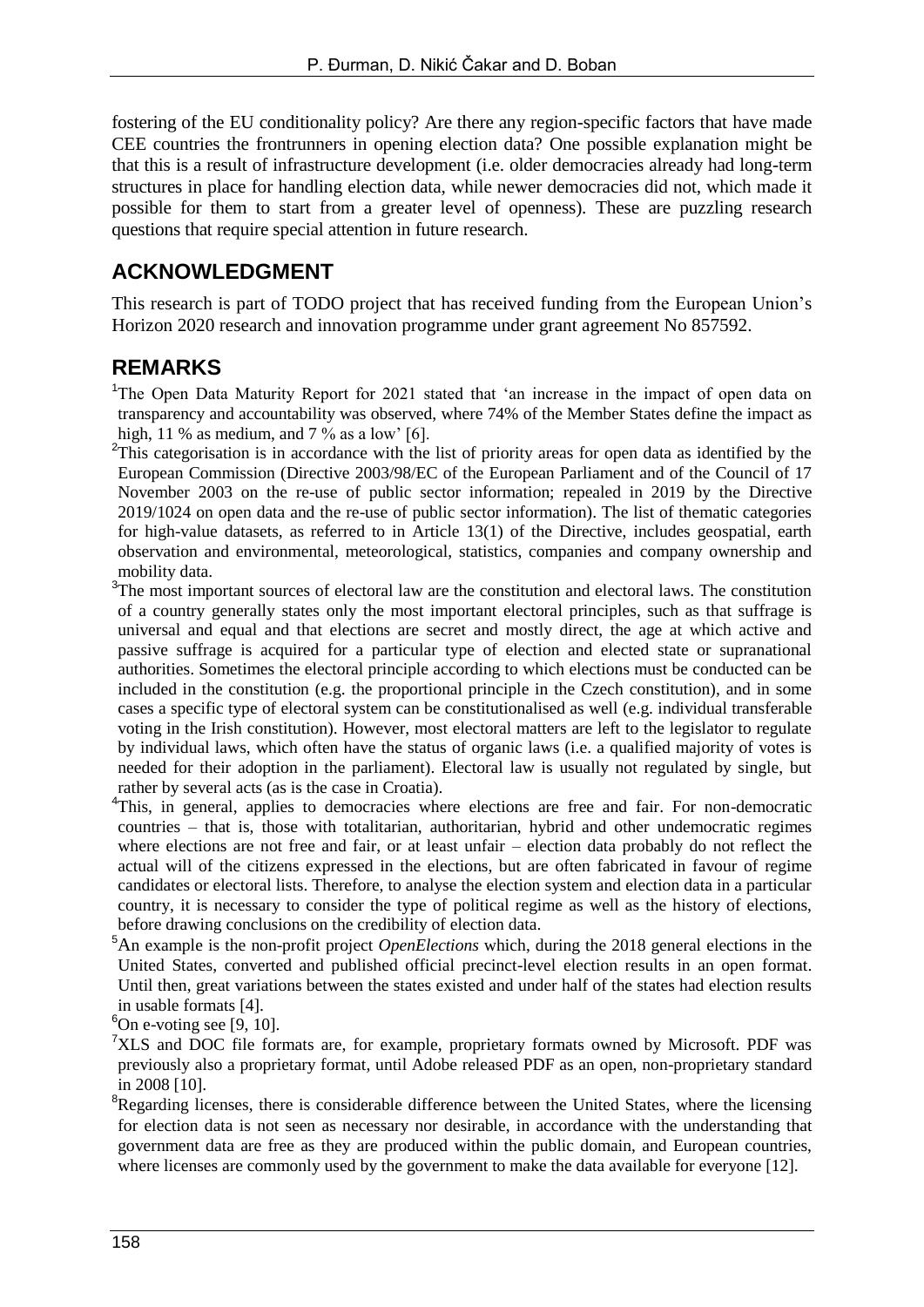<sup>9</sup>We decided to include the UK as well, since it only recently left the EU.

- $10$ With regard to the reuse of OED, we rely on basic insights based on desk research and available benchmarks, since more systemic research should be conducted in that respect.
- <sup>11</sup> According to the Open Data Maturity Report for 2021, Croatia has been placed within the category of 'followers' (scoring 74–86 %), alongside with Finland, Sweden, Greece, Bulgaria, Latvia, Romania and Czech Republic. In relation to the previous year, this represents a decrease in open data maturity level, when Croatia's score was ranked within the category of 'fast-trackers' [6]. More on open data in Croatia in [23].

### **REFERENCES**

- [1] Charalabidis, Y.; Zuiderwijk, A.; Alexopoulos, C.; Janssen, M.; Lampoltshammer, T. and Ferro, E.: *The World of Open Data: Concepts, Methods, Tools and Experiences*. Springer, Cham, 2018,
- [2] van Loenen, B., Vancauwenberghe, G., Crompvoets, J. and Dalla Corte, L.: *Open data exposed*. In: van Loenen, B.; Vancauwenberghe, G. and Crompvoets, J., eds.: *Open Data Exposed*, T.M.C. Asser Press, pp.1-11, 2018,

[http://dx.doi.org/10.1007/978-94-6265-261-3\\_1,](http://dx.doi.org/10.1007/978-94-6265-261-3_1)

- [3] Wolf, P.: *Open Data in Electoral Administration*. TUT Press Proceedings of the Second International Conference on Electronic Voting, TUT Press, Tallin, pp.209-219, 2017,
- [4] Willis, D.; Merivaki, T. and Ziogas I.: *Election Data Transparency: Obtaining Precinct- -Level Election Returns*. Public Integrity **24**(2), 1-17, 2021, [http://dx.doi.org/10.1080/10999922.2021.1883854,](http://dx.doi.org/10.1080/10999922.2021.1883854)
- [5] Chen, C.-C.; Chen, W.-S. and Lin, Y.-J.: *The Current Development of Open Election Data in Taiwan*. Proceedings of the 3<sup>rd</sup> Multidisciplinary International Social Networks Conference on Social Informatics,
- [6] Publications Office of the European Union: *Open Data Maturity Report for 2021*. [https://data.europa.eu/sites/default/files/landscaping\\_insight\\_report\\_n7\\_2021.pdf,](https://data.europa.eu/sites/default/files/landscaping_insight_report_n7_2021.pdf) accessed 30<sup>th</sup> December 2021,
- [7] Dekkers, M.; Polman, F.; Velde, R. and de Vries, M.: *Measuring European Public Sector Information Resources MEPSIR. Final Report of Study on Exploitation of public sector information benchmarking of EU framework conditions*. [http://opendatatales.com/wp-content/uploads/2019/02/Dekkers-et-al.-2006-Measuring-European-](http://opendatatales.com/wp-content/uploads/2019/02/Dekkers-et-al.-2006-Measuring-European-Pub)[Pub](http://opendatatales.com/wp-content/uploads/2019/02/Dekkers-et-al.-2006-Measuring-European-Pub)

 $\overline{\text{lic}}$ -Sector-Information-Resou.pdf, accessed 15<sup>th</sup> September 2021,

- [8] Open Election Data Initiative: *Section 3: Key Election Process Categories*. [https://openelectiondata.net/en/guide/key-categories,](https://openelectiondata.net/en/guide/key-categories) accessed 15<sup>th</sup> December 2021,
- [9] Krimmer, R.: *The evolution of E-voting: Why voting technology is used and how it affects democracy.* Ph.D. Thesis. Tallinn University of Technology, Tallinn, 2012,
- [10]Manojlović Toman, R.: *Internet voting as a mechanism for strengthening citizen participation.* In Croatian. In: Koprić, I. and Staničić, F., eds.: *Referendum and direct democracy in Croatia.* In Croatian. Institut za javnu upravu, Zagreb, pp.175-198, 2021,
- [11]Open Election Data Initiative: *Section 2: Open Election Data Principles. Principle 6: Election data is open when it is in a non-proprietary format*. [https://openelectiondata.net/en/guide/principles/non-proprietary,](https://openelectiondata.net/en/guide/principles/non-proprietary) accessed 15<sup>th</sup> December 2021.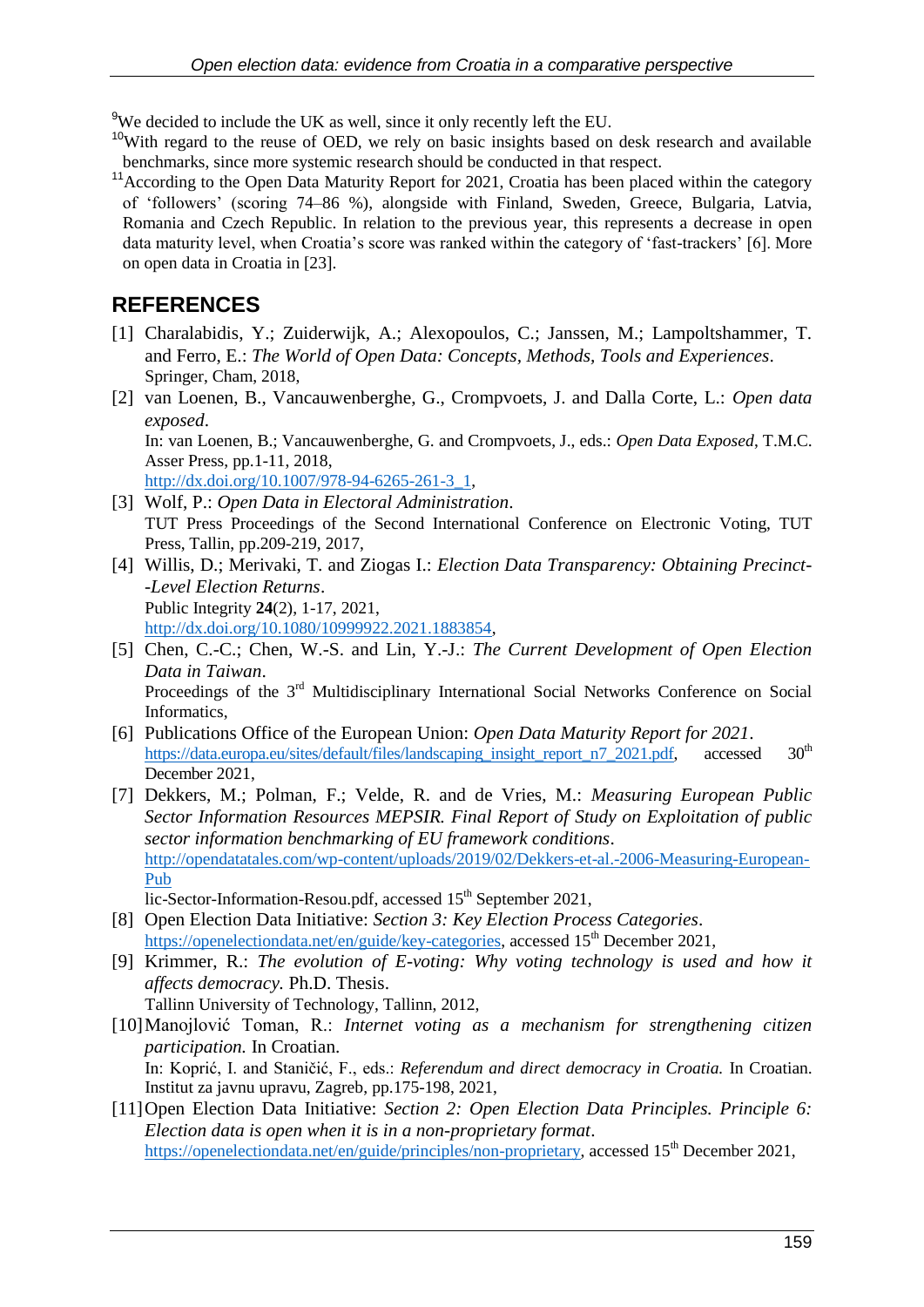- [12]Open Election Data Initiative: *Section 2: Open Election Data Principles. Principle 8: Election data is open when it is license-free*.
- [https://openelectiondata.net/en/guide/principles/license-free/,](https://openelectiondata.net/en/guide/principles/license-free/) accessed on 15<sup>th</sup> December 2021, [13]Open Election Data Initiative: *Section 2: Open Election Data Principles*.
- [https://openelectiondata.net/en/guide/principles/,](https://openelectiondata.net/en/guide/principles/) accessed on 15<sup>th</sup> December 2021,
- [14]Musa, A.: *Information for citizens: transparent and open public administration towards better governance and trust of citizens.* In Croatian. In: Koprić, I.; Musa, A. and Giljević, T., eds.: *Citizens, public administration and local self-government: trust, cooperation, support.* In Croatian. Institut za javnu upravu, Zagreb, pp.29- 72, 2017,
- [15]Pusić, E.: *The relationship between citizens and government.* In Croatian. In: Public administration – teaching materials. Društveno veleučilište u Zagrebu & Pravni fakultet, Zagreb, pp.25-33, 2006,
- [16]Piotrowski, S.J. and Van Ryzin, G.G.: *Citizen attitudes toward transparency in local government.* The American Review of Public Administration **37**(3), 306-323, 2007, [http://dx.doi.org/10.1177/0275074006296777,](http://dx.doi.org/10.1177/0275074006296777)
- [17]Halberstam, M.: *Beyond Transparency: Rethinking Election Reform from an Open Government Perspective*.
	- Seattle University Law Review **38**, 1077-1067, 2015,
- [18]Norwegian Centre for Research Data: *European Election Database*.
	- [https://o.nsd.no/european\\_election\\_database,](https://o.nsd.no/european_election_database) accessed 15<sup>th</sup> December 2021,
- [19]–: *The Constituency-Level Elections Archive*. [https://electiondataarchive.org,](https://electiondataarchive.org/) accessed 15<sup>th</sup> January 2022,
- [20]–: *Global Elections Database*. [http://www.globalelectionsdatabase.com,](http://www.globalelectionsdatabase.com/) accessed 15<sup>th</sup> January 2022,
- [21]–: *ParlGov project*. [https://www.parlgov.org,](https://www.parlgov.org/) accessed 15<sup>th</sup> January 2022,
- [22]–: *Political Data Yearbook*. [https://politicaldatayearbook.com,](https://politicaldatayearbook.com/) accessed on 15<sup>th</sup> January 2022,
- [23]Musa, A.; Đurman, P. and Hadaš, P.: *Open data of public administration and local selfgovernment*. In Croatian.

In: Koprić, I. and Staničić, F., eds.: *Referendum and direct democracy in Croatia.* In Croatian. Institut za javnu upravu, Zagreb, pp.273-313, 2021,

[24]Law on the Right to Access Information. Consolidated text of the law NN 25/13, 85/15. In Croatian.

[https://www.zakon.hr/z/126/Zakon-o-pravu-na-pristup-informacijama,](https://www.zakon.hr/z/126/Zakon-o-pravu-na-pristup-informacijama) accessed 10<sup>th</sup> November 2021,

- [25]Musa, A.: *Open data and information re-use: What does the Open Data Directive bring to citizens and the public sector?* In Croatian. Informator (6604), 2-12, 2019,
- [26]–: *Law on Financing Political Activities, Election Campaigns and Referendums NN 29/19, 98/19*. In Croatian.

<https://zakon.hr/z/1957/Zakon-o-financiranju-politi> %C4 %8Dkih-aktivnosti %2C-izbornepromid %C5 %BEbe-i-referenduma, accessed 10<sup>th</sup> November 2021,

- [27]–: *State Election Commission of the Republic of Croatia*. In Croatian. [https://www.izbori.hr/site,](https://www.izbori.hr/site) accessed on  $10^{th}$  November 2021,
- [28]–: *Open data portal*. In Croatian. [https://data.gov.hr/ckan/dataset?organization=drzavno-izborno](https://data.gov.hr/ckan/dataset?organization=drzavno-izborno-povjerenstvo&_organization_limit=0)povjerenstvo $\&$  organization\_limit=0, accessed 10<sup>th</sup> November 2021,
- [29]GONG: *GONG*. [https://gong.hr,](https://gong.hr/) accessed on  $8<sup>th</sup>$  November 2021,